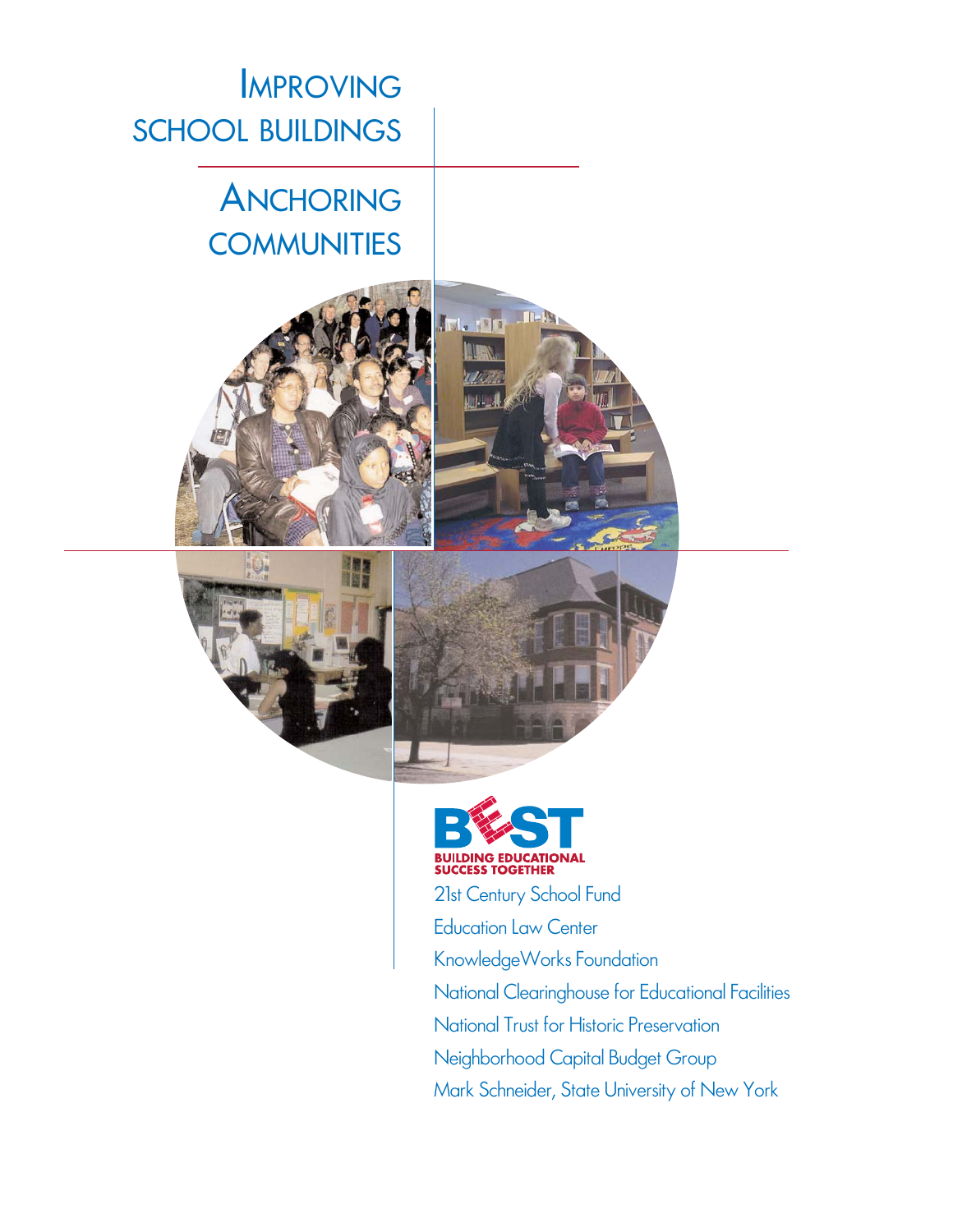

LEARN IN SCHOOLS THAT



ARE SAFE, HEALTHY AND

**EDUCATIONALLY** 

APPROPRIATE — THAT

SERVE AS COMMUNITY

ANCHORS IN VIBRANT

NEIGHBORHOODS.



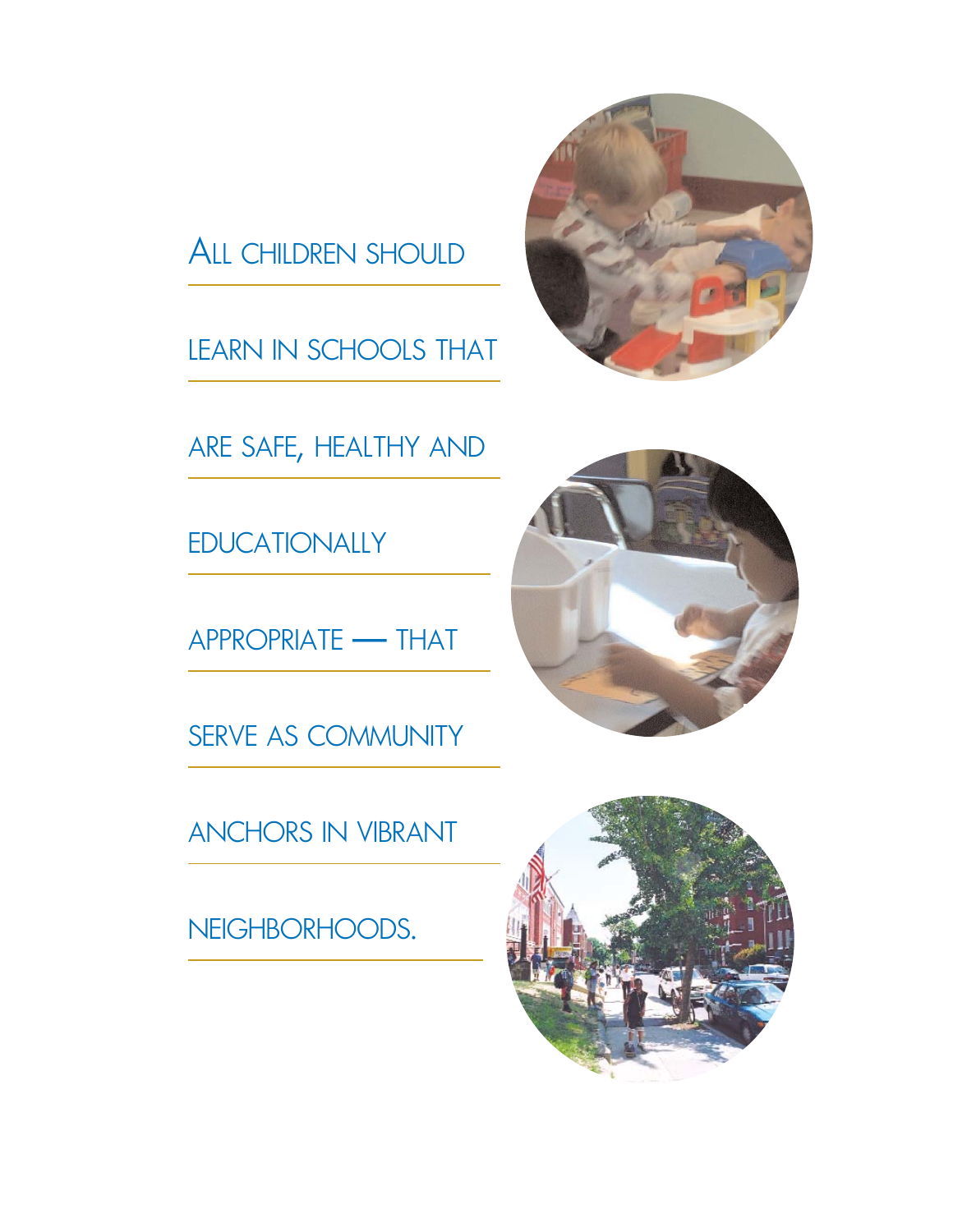## **URBAN PUBLIC SCHOOL FACILITIES**

#### AN OBSTACLE TO ACADEMIC SUCCESS AND NEIGHBORHOOD **VITALITY**

The public is demanding that public school teachers and students meet higher academic standards.

Millions of dollars are being invested to revitalize urban communities. Yet in too many urban public school systems, school buildings are poorly maintained, unsafe, unhealthy, crowded, educationally inappropriate and not designed for community use. The poor condition of public school facilities undermines the ability of teachers to teach and students to learn and contributes to neighborhood blight and flight.

For many, the learning environment is an obstacle to teacher and student success. Overcrowded and oversized schools challenge rather than support students, teachers and administrators. Classrooms with limited natural light and poor ventilation dull the senses needed for mental exercise and make it difficult for students to concentrate. Poorly designed and maintained school buildings limit curriculum and teaching methods; reduce time available for teaching and learning; and demoralize administrators,

"It is undisputed that the school buildings in Abbott districts are crumbling and obsolescent and that this grave state of disrepair not only prevents children from receiving a thorough and efficient education but also threatens their health and safety."

> Majority Opinion New Jersey Supreme Court Abbott v Burke V, 1998

teachers, students, and parents. And some schools do even worse — they make teachers and students physically ill.

Deteriorating public school buildings also harm the communities that surround them. Public schools are often located in residential areas and are usually the only

85% of Chicago<br>85% **O**teachers think facilities impact their ability to teach but 46% grade their school facilities with a C, D or F.

38% of District of teachers have considered leaving their schools because of poor facilities and 25% have considered leaving teaching all together.

public building in a neighborhood. Schools that are in disrepair and inaccessible to the larger community send a stark message to surrounding neighborhoods: "Your kids, your community, don't matter."

Across the country, communities are taking action, declaring that they do matter and will meet the challenge of high standards. Educators and community leaders have recognized that we need the tools and building blocks for educational success — including high quality school buildings — to meet that challenge. States and local school districts have begun to respond, spending more than \$20 billion on construction in 2001 alone.

Much more work is needed to provide high quality school buildings. The local community must be involved in the planning of new projects; schools must be made accessible to the community, and districts must develop policies to ensure effective, efficient and honest management to get high quality work from architects, designers, engineers and contractors. With estimates of facility construction needs exceeding \$300 billion nationally, we have a long way to go to provide all of the needed funds to improve our nation's learning environments.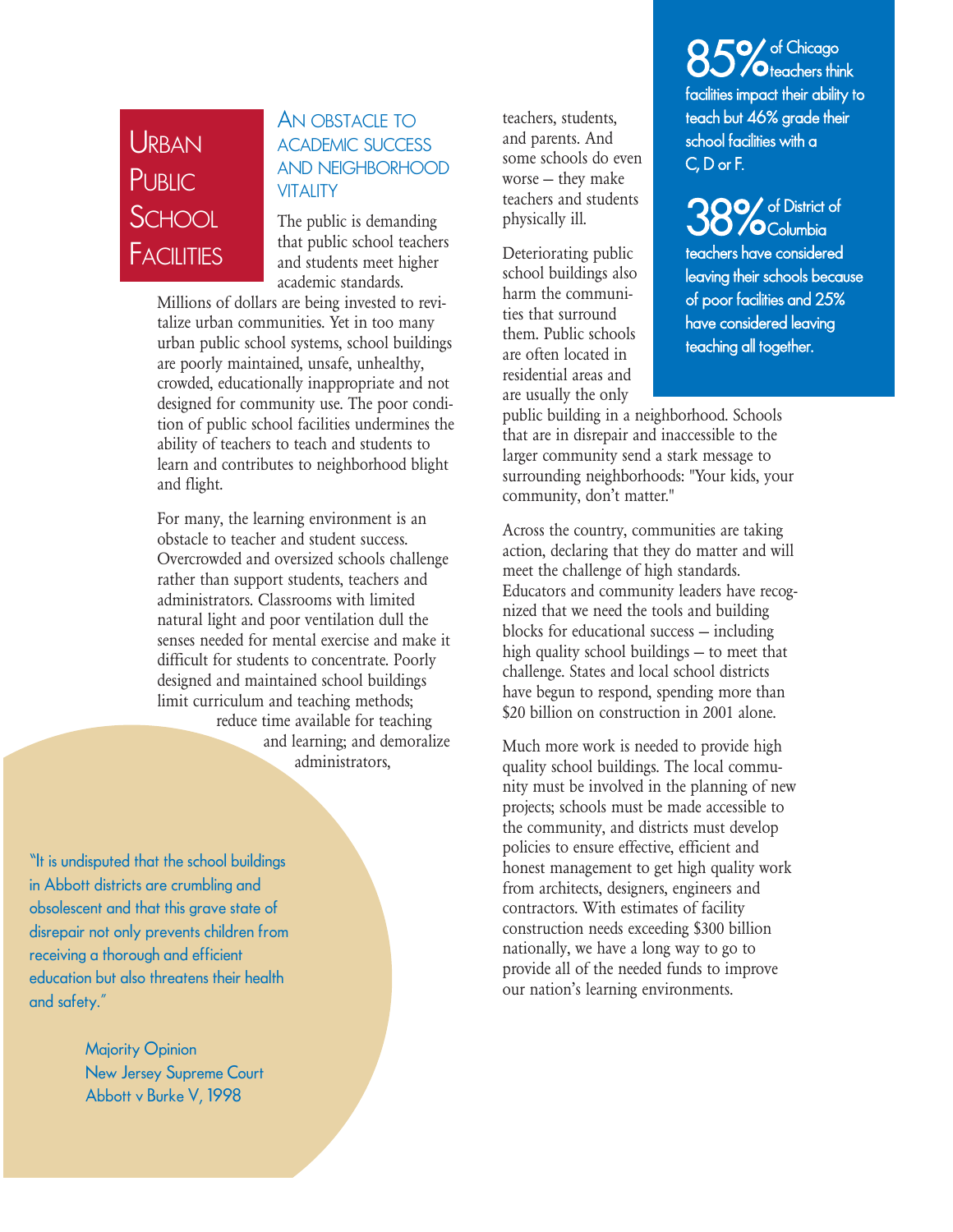## **BUILDING F**DUCATIONAL **SUCCESS TOGETHER**

## A NATIONAL COMMUNITY BASED COLLABORATION

Building Educational Success Together is an initiative of experienced, committed leaders working towards a common agenda of policy reform, improved facilities management and full funding for public school facilities in low income urban communities.

Led by the 21st Century School Fund (Washington, DC) and supported by the Ford Foundation, BEST is a constituency building, research and communications collaboration of the Education Law Center (Newark, NJ); the Neighborhood Capital Budget Group (Chicago, IL); KnowledgeWorks Foundation (Cincinnati, OH); National Trust for Historic Preservation (Washington, DC); National Clearinghouse for Educational Facilities (Washington, DC) and Mark Schneider, State University of New York at Stony Brook (Stony Brook, NY).

Our actions are motivated by experience, research and court findings that show that better school buildings can:

- increase the academic success of students:
- increase schools' ability to attract, retain and support teachers; and
- help revitalize urban neighborhoods.

*Barbara Diamond (KnowledgeWorks Foundation), Mary Filardo (21st Century School Fund), and Bill Phillis, (Director, Ohio Coalition for Equity & Adequacy), talk at a KnowledgeWorks Foundation symposium on school facilities in Columbus, OH.*



## KEYS TO CHANGE: A FOUR-PART POLICY REFORM AGENDA

Public schools are public goods, and community members have the right and the responsibility to be involved in decisions about their school facilities. Parents, teachers, other local school

1 Broad public involvement in decision-making

staff, and community members have intimate, firsthand knowledge of what is needed from a school facility and must be fully involved in the school planning and design process. Without their participation, we are likely to get new buildings but lose the opportunity to improve schools and neighborhoods.

2 **Schools** as centers of community

Schools are often the most important public building in our neighborhoods. Beyond serving a core teaching mission, schools need to be planned, designed, constructed, renovated and operated to serve the larger

community, including adult learning courses, health and social services, and recreation activities. Also, historic schools are important civic landmarks, and when properly maintained and renovated, they can contribute to a community's identity and cohesiveness and serve as first-class learning environments. Architects and planners must consider community needs and history when evaluating a school building's adequacy and planning its future.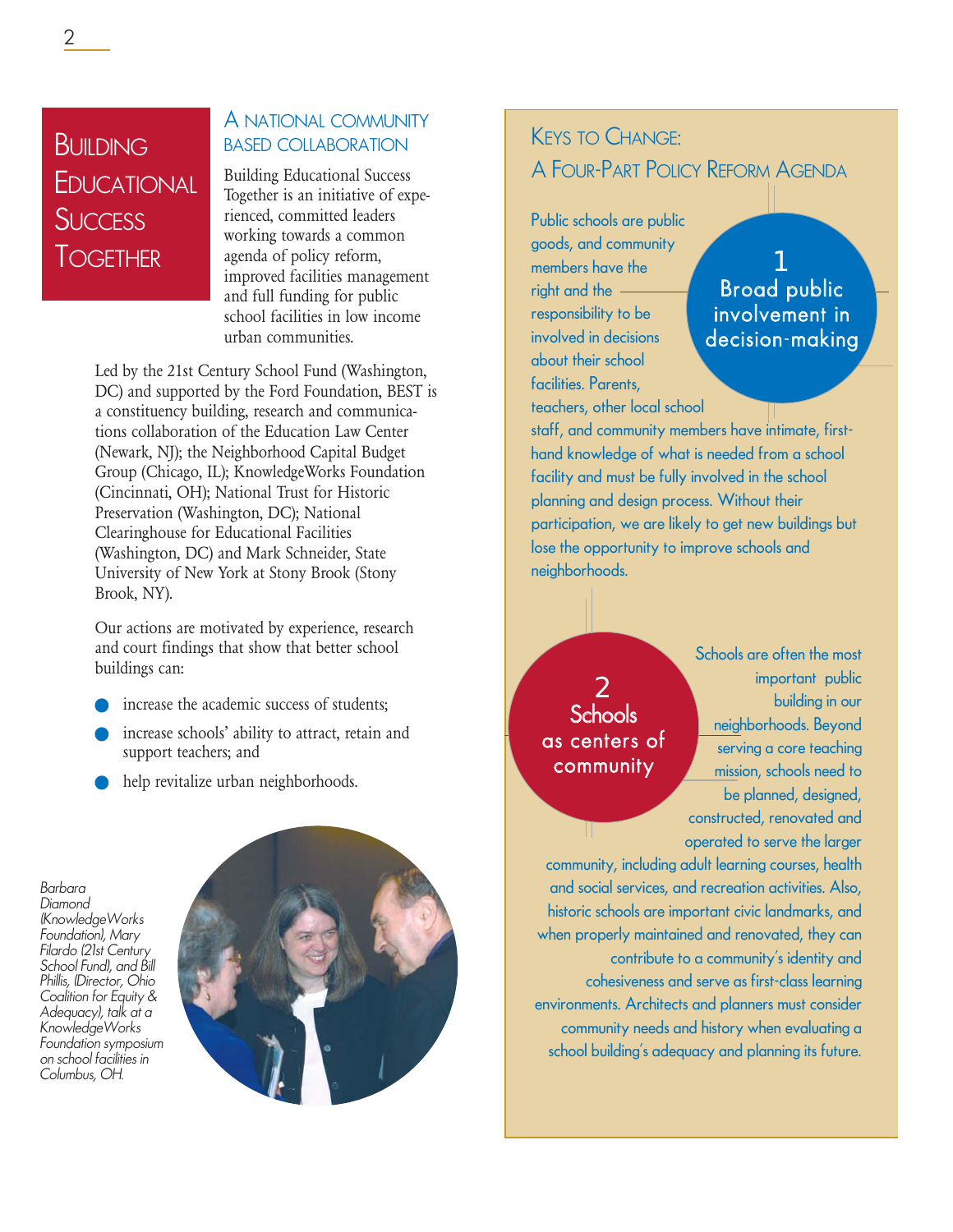Effective management and external oversight of school planning, design, construction, renovation and maintenance is essential to maintain public trust and build high

## 3 **Effective** management and oversight

quality school facilities. New policies, governance structures and processes are needed to ensure honest and competent management. Only then will the public get quality design and construction, solid value for its investment, and the best possible educational facilities. If the public has no confidence in government's ability to manage facility construction, it will be difficult to secure funding for the work that needs to be done.

## 4 Adequate funding for repairs and construction

Schools must be supported with stable and sufficient funding for regular maintenance, renovation and new

construction to keep them in good working order for students, educators and neighbors; relieve overcrowding; and contribute to neighborhood vitality. According to the National Education Association, \$300 billion is needed for school construction and modernization. It will take a combination of local, state and federal resources and creative use of non-tax revenues to provide such a level of investment. These resources must be equitably distributed, based on community needs, and available over the long term.

## A SHARED **APPROACH**

THE BEST

TEAM

#### A COMPREHENSIVE STRATEGY FOR LASTING IMPROVEMENT

The BEST initiative is focused in the public schools and communities of Washington, DC; Chicago, IL; Newark,

Trenton and Paterson, NJ; and Cleveland, Columbus and Cincinnati, OH. We are working in our local communities and with each other to:

- Build constituencies in our target cities to involve teachers, parents, business leaders and the community in facilities issues;
- Research existing facilities conditions; the effects of inadequate buildings on teaching; learning and neighborhoods; and the equity of capital fund distribution.
- Develop a standardized national database of school facility data for public use.
- Communicate our research findings, make the case for better school facilities, and share advocacy strategies and success stories with local, state and national advocates and policy-makers.

### EXPERIENCE AND **COMMITMENT**

The BEST team is a diverse group of leaders with experience in education reform, community development, facilities management, social justice advo-

cacy, historic preservation, community involvement, academic research and philanthropy.

This team has been brought together by a sense of urgency and the realization that we can be more effective as a collaborative. Decisions about school buildings are being made at the state and district levels today that will affect our public education system and communities for generations to come. We have an opportunity to build new buildings, better schools and better neighborhoods. Each BEST partner brings a unique perspective and expertise to meet this challenge.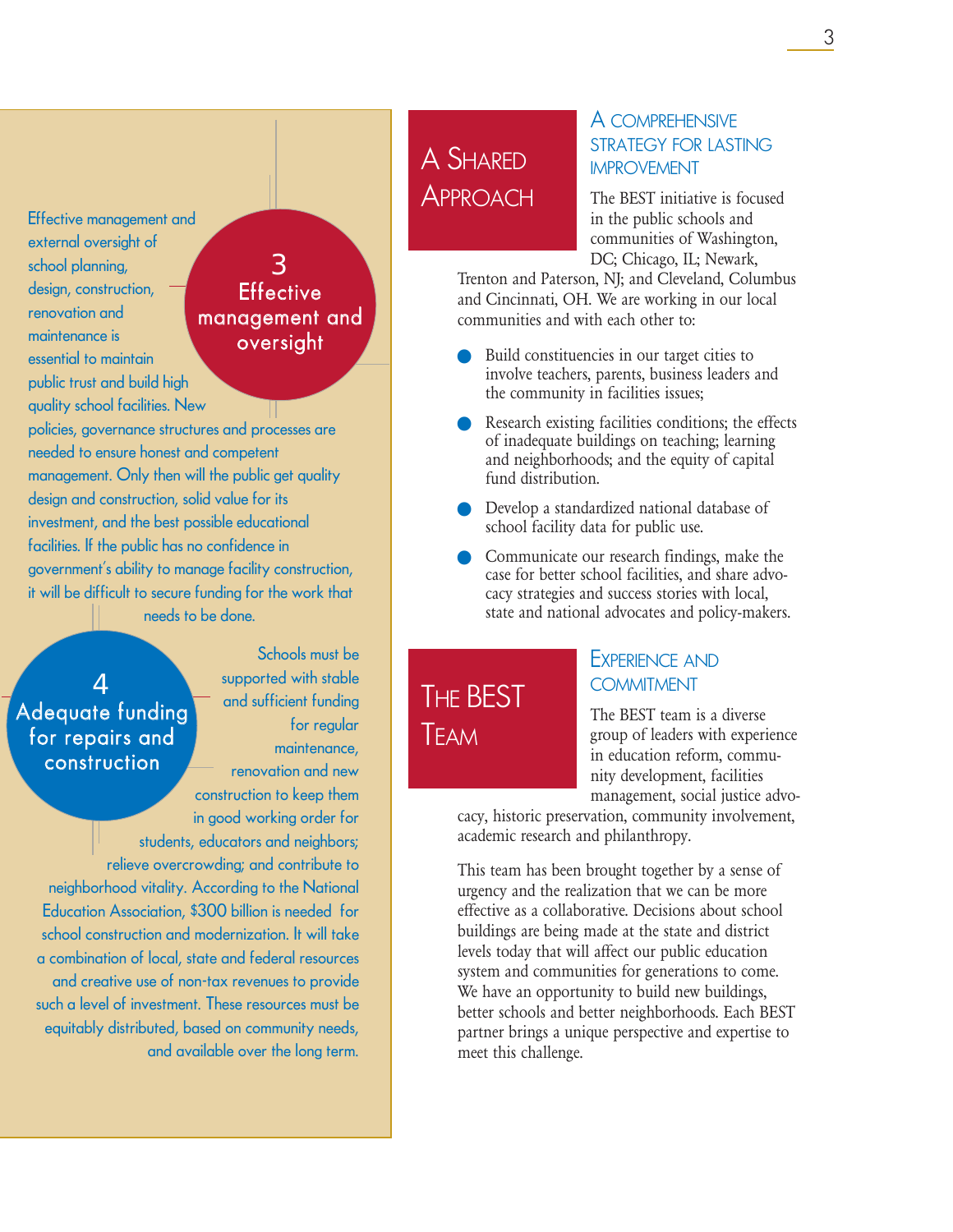## 21ST CENTURY SCHOOL FUND (21CSF)

#### WASHINGTON, DC

21st Century School Fund, the nation's nonprofit community-based leader on public engagement in school-facilities planning and best practices in facilities planning and management, initiated and manages the BEST initiative. Locally, 21CSF works to improve the District of Columbia's public school facilities. It was responsible for creating and managing the Oyster School Public-Private Development Partnership that built the first new public school in DC in 20

years. Moreover, because of



21CSF's advocacy, in December 2000 the school system approved a Facilities Master Plan to replace or modernize every school in DC over the next ten years. 21CSF has used this local success to spur

*The new Oyster Bilingual Elementary School financed through a public private partnership.*

21CSF serves on the advisory board of the National Clearinghouse for

school facilities.

Educational Facilities, is working to develop standard facility data definitions with the National Center for Education Statistics, and supports the work of local organizations in other cities to improve their local schools. 21CSF brings an understanding of community organizing, planning, management, information technology and funding; and a broad view of the impact of facilities on teaching, learning and

to the BEST initiative.

communities *Chicago parent and community organizers, supported by NCBG, attend a KWF school facilities symposium in Ohio.*

## EDUCATION LAW CENTER (ELC)

#### NEWARK, NEW JERSEY

The Education Law Center is a pioneer in equitable school funding litigation. As a result of the *Abbott v. Burke* lawsuit brought by ELC, the New Jersey Supreme Court mandated that the state pay for early childhood education, whole school reform and school facility improvements in 30 poor urban school districts in the state. ELC, as representative for the children of the Abbott school districts, is responsible for monitoring and assisting in the implementation of the court decisions, including the \$6 billion facilities construction program approved by the New Jersey Legislature. ELC brings more than three decades of litigation and policy reform experience to the BEST team.

## KNOWLEDGEWORKS FOUNDATION (KWF)

#### CINCINNATI, OHIO

KnowledgeWorks Foundation was created in 1998 as Ohio's largest public education philanthropy. In 2000, KWF expanded its focus on improving public education to include community engagement in school facilities planning. Among other initiatives, KWF is working to help restructure urban

Ohio high schools as small, personalized learning communities, "schools within schools." KWF is also engaging communities in creating community learning centers in Cincinnati, Columbus and Cleveland. KWF brings its understanding of education reform and a perspective from the foundation community to the BEST team.

*Temporary classrooms behind an East Orange high school relieve overcrowding but use up scarce open space.*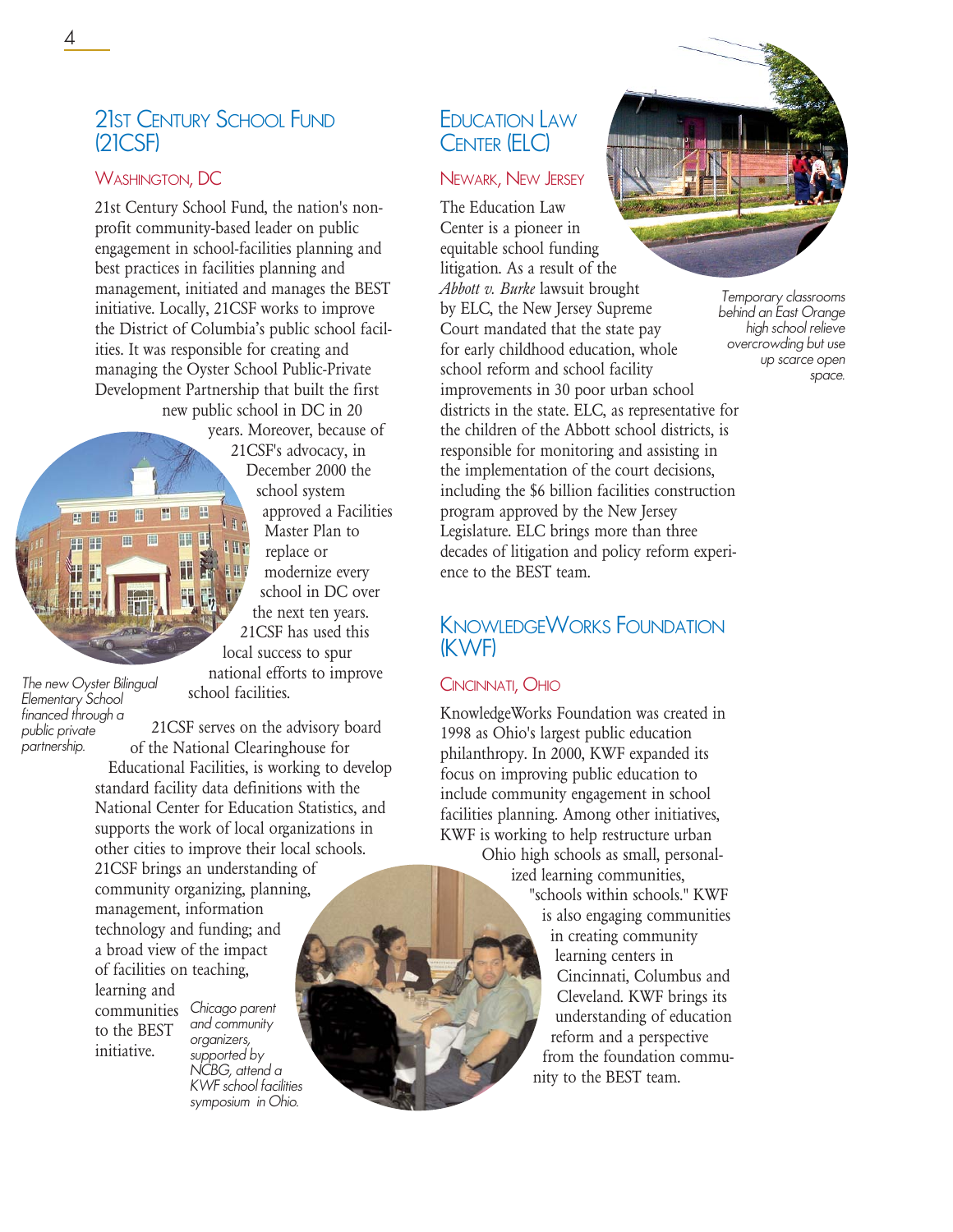### MARK SCHNEIDER, STATE UNIVERSITY OF NEW YORK

#### STONY BROOK, NEW YORK

Mark Schneider, professor of political science at the State University of New York, Stony Brook, has extensive expertise in education, political and social science research. He has written and/or edited several books, and has published more than 50 articles in leading political science, sociology and public policy journals. He brings an independent and objective perspective to the BEST initiative. He will conduct research on the effect of facilities on teacher performance and student learning and on social justice issues related to public investment in school facility construction and maintenance.

### NATIONAL TRUST FOR HISTORIC PRESERVATION (NTHP)

#### WASHINGTON, DC

In 2000, growing concerns from communities across the United States about the fate of their historic public schools brought the National Trust for Historic Preservation into the facilities arena. NTHP placed historic schools on its list of America's most endangered historic places and has been working to eliminate policy and regulatory biases against existing schools and to educate decision makers and the public about the value of keeping and restoring historic schools that can meet state-of-the-art standards. Within the BEST initiative, NTHP will help advocates understand issues around modernizing historic schools that have served as

neighborhood anchors for decades.

> *The Carl Shurz High School after an award-winning renovation in 1996. "The useable life of the 86-year-old landmark has been extended by at least a halfcentury, saving big bucks for the city treasury and, in the bargain, restoring a civic treasure." — Blair Kamen, Chicago Tribune*

### NATIONAL CLEARINGHOUSE FOR EDUCATIONAL FACILITIES (NCEF)

#### WASHINGTON, DC

National Clearinghouse for Educational Facilities gathers, organizes, and synthesizes information about educational facilities and makes it available through their website, publications, reference service, and partnerships with the educational facilities community. NCEF is a resource for policymakers, educators, advocates, planners, designers, and facilities managers. NCEF is a free public service, founded in 1997 by the U.S. Department of Education and managed by the National Institute of Building Sciences. NCEF is working with the BEST team to provide research support and to disseminate

original research and other publications generated by BEST members.

## **NEIGHBORHOOD** CAPITAL BUDGET GROUP (NCBG)

#### CHICAGO, ILLINOIS

Neighborhood Capital Budget Group is a unique citywide coalition of approximately 200 neighborhoodbased groups, formed in 1988 to demand increased and equitable public investment in Chicago's neighborhoods. It is Chicago's leading advocate for stronger accountability over capital budgeting and spending. NCBG works through its members to develop schools as centers of neighborhood revitalization. NCBG also monitors and analyzes the interplay between public works spending and community development. NCBG brings an experienced view of schools in the context of urban development and municipal finance to the BEST team.



*NCBG map of selected redevelopment areas, public housing, and Chicago public schools*

*.*